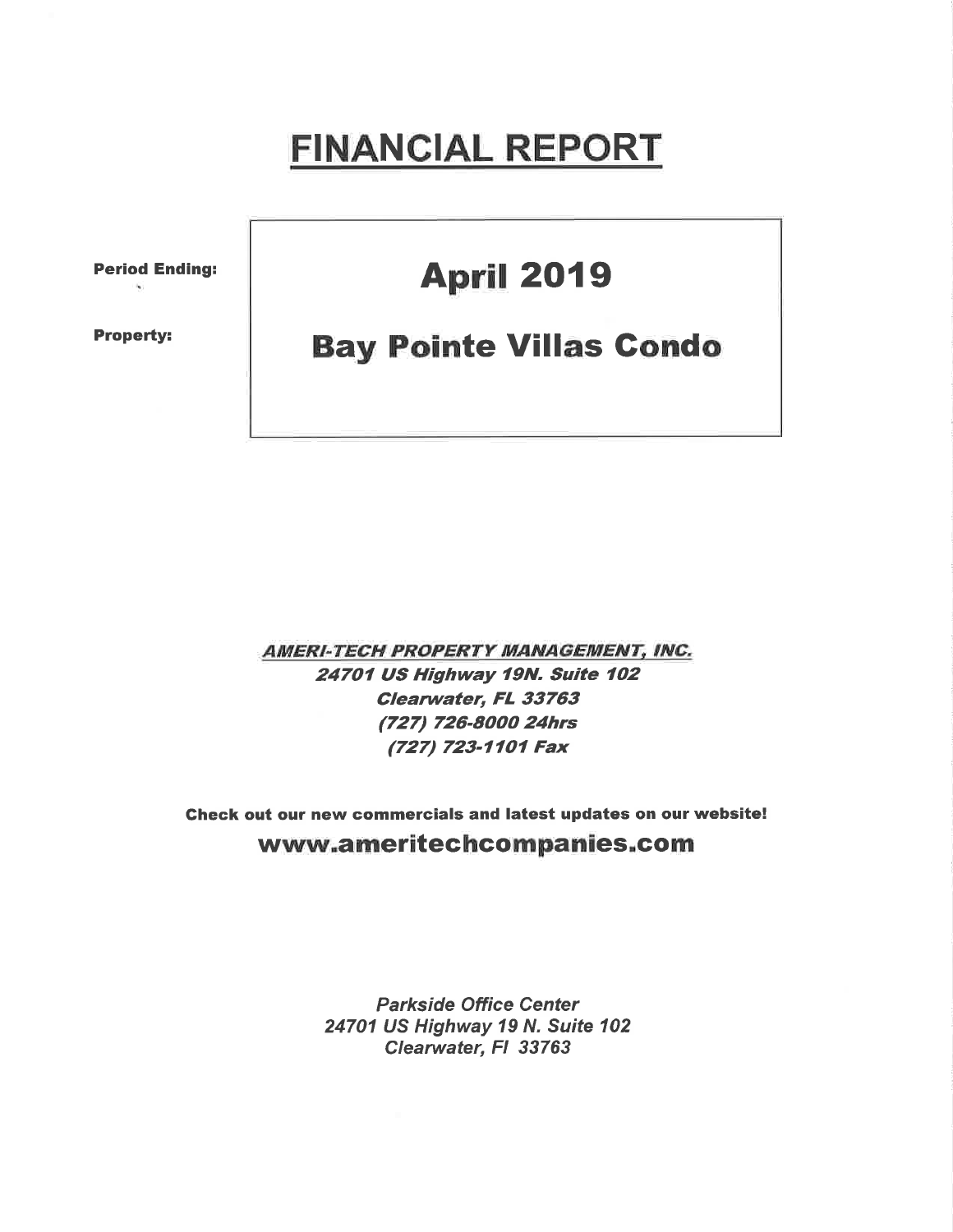It is the intent of Ameri-Tech Property Management services to produce a comprehensive self contained Financial Report, where as the validity and accuracy of the information being reported can be easily understood and substantiated. The following financial information is for Management purposes only in order to assist the association in financial planning. The attached financials have not been Audited, Reviewed, or Compiled at this time by an independent CPA.

The information contained on this page will aid the reader in better understanding this Financial Report. Each report analysis listed below will be explained in clear detail. This will enable the reader to better understand the intent and purpose of each report, as well as render the current financial disposition of the Property or Association.

### Taþle of Contents

| <i><b>Income Statement:</b></i> | The accounting procedures have been prepared on a modified<br>cash basis. All income and expenses are posted on the<br>statement during the same period in which they were incurred.                        |
|---------------------------------|-------------------------------------------------------------------------------------------------------------------------------------------------------------------------------------------------------------|
| <b>Balance Sheet:</b>           | Financial information listed on the Balance Sheet will show all<br>assets and liabilities, such as available cash, deposits, reserve<br>accounts, loans and equity.                                         |
| <b>General Ledger:</b>          | The General Ledger details all of the financial activity performed<br>in a given period to provide the reader with a detailed<br>explanation on each and every entry made for the period being<br>reported. |
| <b>Delinquent Owners:</b>       | This report will list all Delinquent Owners and the current<br>balance due.                                                                                                                                 |
| <b>Prepaid Owners:</b>          | This report will list all Prepaid Members.                                                                                                                                                                  |
| <b>Disbursement Report:</b>     | This report will list all checks disbursed for the period being<br>reported, along with copies of all invoices paid.                                                                                        |
|                                 | <b>Reconciliation Report:</b> This report with the actual bank statements shall reconcile the<br>account statements for the period being reported.                                                          |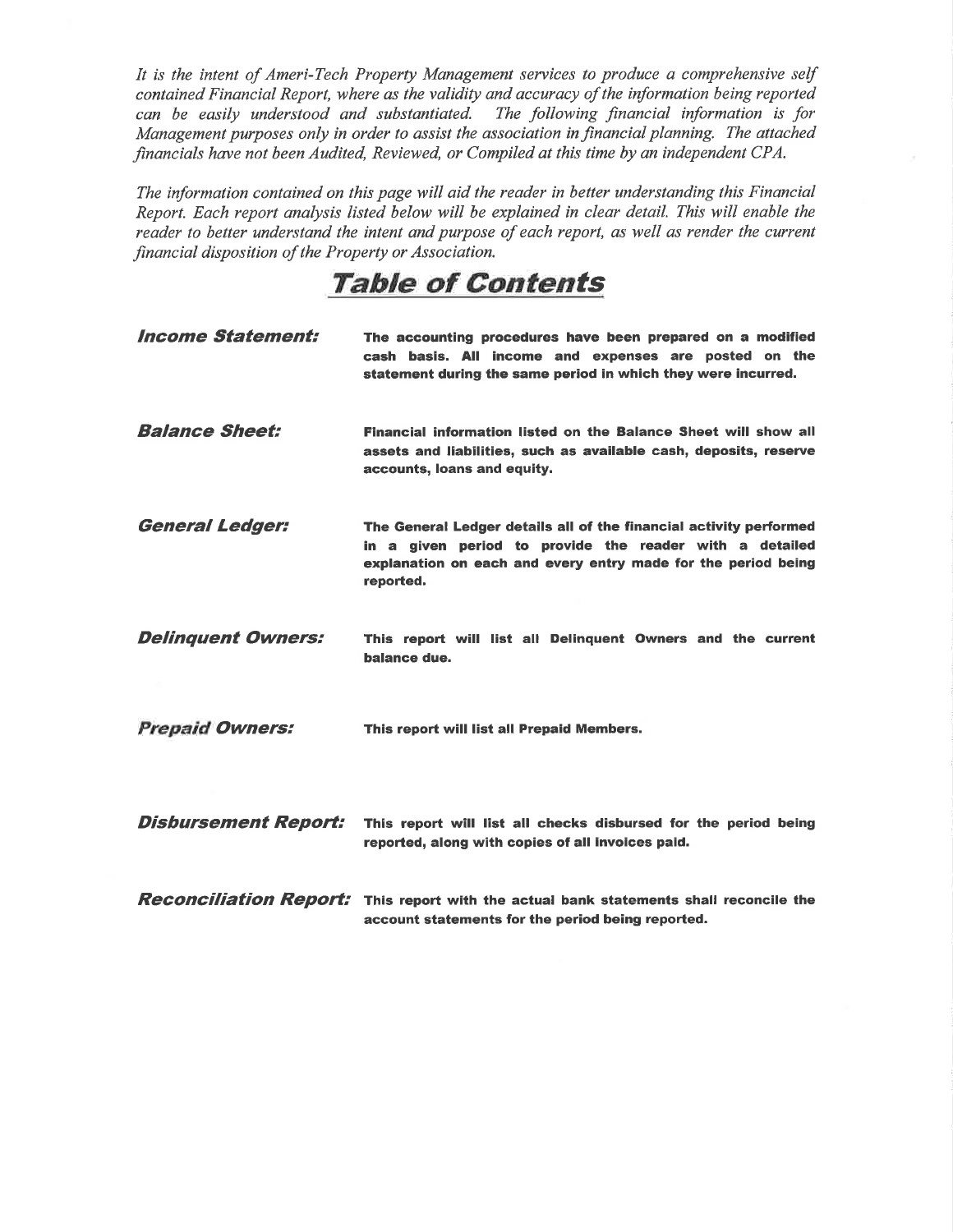

#### **Income Statement - Operating**

Bay Pointe Villas Condo Assn. Inc.

Date: 5/6/2019 1:06 pm Time:

#### Page: 1

| 04/30/2019 |
|------------|
|------------|

|                              |                                     | <b>Current Period</b> |               | Year-to-date  | Annual              |               |               |                |
|------------------------------|-------------------------------------|-----------------------|---------------|---------------|---------------------|---------------|---------------|----------------|
| Description                  |                                     | Actual                | Budget        | Variance      | Actual              | Budget        | Variance      | Budget         |
|                              |                                     |                       |               |               |                     |               |               |                |
| <b>REVENUE</b>               |                                     |                       |               |               |                     | \$38,640.00   | \$637.38      | \$115,920.00   |
| 4010                         | Unit Maintenance Fees               | \$8,895.00            | \$9,660.00    | (\$765.00)    | \$39,277.38<br>0.91 |               | 0.91          |                |
| 4400                         | Operating Interest Income           | 0.25                  | ×<br>$\equiv$ | 0.25<br>25.00 | 125.00              | ×             | 125.00        |                |
| 4500                         | Application Income                  | 25.00<br>ç            | ÿ.            | $\frac{1}{2}$ | 1,407.12            | ×             | 1,407.12      |                |
| 4800<br><b>Total REVENUE</b> | Misc Income                         |                       | 9,660.00      | (739.75)      | 40,810.41           | 38,640.00     | 2,170.41      | 115,920.00     |
|                              |                                     | 8,920.25              |               |               |                     |               |               |                |
| <b>EXPENSES</b>              |                                     |                       |               |               |                     |               |               |                |
|                              | <b>ADMINISTRATIVE</b>               |                       |               |               |                     |               |               |                |
| 5010                         | <b>Copies/Printing Supplies</b>     | 117.00                | 125.00        | 8.00          | 628.00              | 500.00        | (128.00)      | 1,500.00       |
| 5300                         | Insurance                           | 7,306.96              | 2,750.00      | (4,556.96)    | 14,182.84           | 11,000.00     | (3, 182.84)   | 33,000.00      |
| 5600                         | Corporate Report Fee                |                       | 5.00          | 5.00          | 80.00               | 20.00         | (60.00)       | 60.00          |
| 5610                         | <b>Bureau Fees</b>                  | ×,                    | 7.67          | 7.67          | $\bar{a}$           | 30.68         | 30.68         | 92.00          |
| 5800                         | Management Fee                      | 650.00                | 650.00        | Эń,           | 2,600.00            | 2,600.00      |               | 7,800.00       |
| 5900                         | Legal                               | 175.00                | 50.00         | (125.00)      | 401.50              | 200.00        | (201.50)      | 600.00         |
| 5910                         | Accounting/Tax Returns              | Φ                     | 27.08         | 27.08         | 325.00              | 108.32        | (216.68)      | 325.00         |
| 6210                         | Pool Permit                         | 175.00                | 14.58         | (160.42)      | 175.00              | 58.32         | (116.68)      | 175.00         |
|                              | <b>Total ADMINISTRATIVE</b>         | 8,423.96              | 3,629.33      | (4, 794.63)   | 18,392.34           | 14,517.32     | (3,875.02)    | 43,552.00      |
|                              | <b>GROUNDS MAINTENANCE</b>          |                       |               |               |                     |               |               |                |
| 5400                         | Lawn Service Contract               | ă,                    | 850.00        | 850.00        | 2,550.00            | 3,400.00      | 850.00        | 10,200.00      |
| 5420                         | Trees                               | ×                     | 83.33         | 83.33         | ÷,                  | 333.32        | 333.32        | 1,000.00       |
|                              | <b>Total GROUNDS MAINTENANCE</b>    | ۷                     | 933.33        | 933.33        | 2,550.00            | 3,733.32      | 1.183.32      | 11,200.00      |
|                              | <b>BUILDING MAINTENANCE</b>         |                       |               |               |                     |               |               |                |
| 6100                         | <b>Building Maintenance</b>         |                       | 446.67        | 446.67        | 754.73              | 1,786.68      | 1,031.95      | 5,360.00       |
| 6120                         | Miscellaneous Materials             |                       | 41.67         | 41.67         | $\mathcal{C}$       | 166.68        | 166.68        | 500.00         |
| 6200                         | Pool Contract                       | 295.00                | 295.00        | $\bullet$     | 1,180.00            | 1,180.00      |               | 3,540.00       |
| 6205                         | Pool Repairs/Maintenance            | G                     | 66.67         | 66.67         | 50.00               | 266.68        | 216.68        | 800.00         |
|                              | <b>Total BUILDING MAINTENANCE</b>   | 295.00                | 850.01        | 555.01        | 1,984.73            | 3,400.04      | 1,415.31      | 10,200.00      |
|                              | <b>UTILITY EXPENSES</b>             |                       |               |               |                     |               |               |                |
| 7000                         | Electric                            | 231.48                | 226.67        | (4.81)        | 936.16              | 906.68        | (29.48)       | 2,720.00       |
| 7001                         | Water and Sewer                     | 3,525.66              | 1,250.00      | (2, 275.66)   | 4,574.83            | 5,000.00      | 425.17        | 15,000.00      |
| 7002                         | <b>Trash Removal</b>                | 225.00                | 225.00        | ì.            | 900.00              | 900.00        |               | 2,700.00       |
| 7006                         | Cable Service                       | 975.04                | 975.25        | 0.21          | 3,900.16            | 3,901.00      | 0.84          | 11,703.00      |
|                              | Total UTILITY EXPENSES              | 4,957.18              | 2,676.92      | (2,280.26)    | 10,311.15           | 10,707.68     | 396.53        | 32,123.00      |
|                              | <b>NON OPERATING EXPENSES</b>       |                       |               |               |                     |               |               |                |
| 9010                         | Reserves- Painting                  | 272.75                | 272.75        | ×,            | 1,090.50            | 1,091.00      | 0.50          | 3,273.00       |
| 9030                         | Reserves-Roof                       | 1,183.33              | 1,183.33      |               | 4,733.32            | 4,733.32      | ×,            | 14,200.00      |
| 9060                         | Reserves-Pool                       | 76.33                 | 76.33         | ÷             | 305.32              | 305.32        |               | 916.00         |
| 9100                         | Deferred Maintenance                | 38.00                 | 38.00         | ×             | 152.00              | 152.00        | ÷             | 456.00         |
|                              | <b>Total NON OPERATING EXPENSES</b> |                       |               |               |                     | 6,281.64      | 0.50          | 18,845.00      |
|                              |                                     | 1,570.41              | 1,570.41      | r.            | 6,281.14            |               |               |                |
|                              | <b>Total EXPENSES</b>               | \$15,246.55           | \$9,660.00    | (\$5,586.55)  | \$39,519.36         | \$38,640.00   | $($ \$879.36) | \$115,920.00   |
|                              |                                     |                       |               |               |                     |               |               | $\mathcal{S}-$ |
|                              | <b>COMBINED NET INCOME</b>          | (\$6,326.30)          | \$-           | (\$6,326.30)  | \$1,291.05          | $\frac{2}{3}$ | \$1,291.05    |                |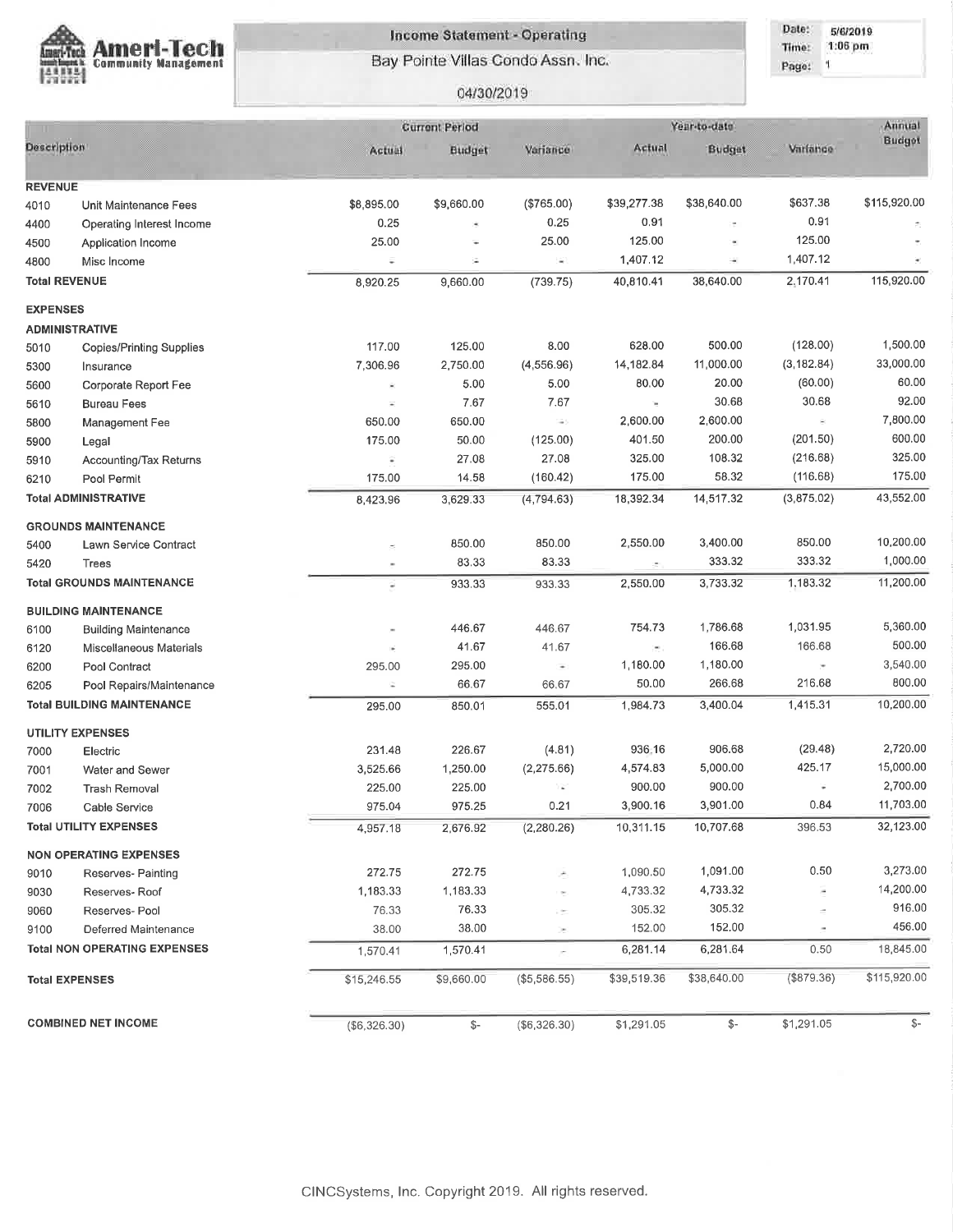

#### Income Statement Summary - Operating Bay Pointe Villas Condo Assn. Inc. Fiscal Period: April 2019

Date: 5/6/2019 1:06 pm

Time: Page: 1

| <b>scount</b>                 | January   | Eebruary                 | March     | April                    | May                      | June                     | <b>July</b> | August                   | September             | October        | November | December                 | Tota        |
|-------------------------------|-----------|--------------------------|-----------|--------------------------|--------------------------|--------------------------|-------------|--------------------------|-----------------------|----------------|----------|--------------------------|-------------|
| <b><i>REVENUE</i></b>         |           |                          |           |                          |                          |                          |             |                          |                       |                |          |                          |             |
| 010 Unit Maintenance Fees     | 9,890.00  | 9,990.00                 | 10,502.38 | 8,895.00                 |                          |                          |             |                          |                       |                |          |                          | \$39,277.38 |
| 400 Operating Interest Income | 0.20      | 0.23                     | 0.23      | 0,25                     |                          |                          |             |                          |                       |                |          | ×                        | 0.91        |
| 500 Application Income        | 50.00     | 50:00                    | $\sim$    | 25.00                    |                          |                          |             |                          |                       |                |          |                          | 125.00      |
| 800 Misc Income               | 893.78    | $\bullet$                | 513.34    | ×.                       | $\overline{\phantom{a}}$ |                          | ٠           | ×                        |                       |                |          | w.                       | 1,407.12    |
| otal REVENUE                  | 10,833.98 | 10,040.23                | 11,015.95 | 8,920.25                 | a.                       |                          | ۰           | ÷                        | ×                     | ٠.             | ×.       | $\tilde{\phantom{a}}$    | 40,810.41   |
| <b>:XPENSES</b>               |           |                          |           |                          |                          |                          |             |                          |                       |                |          |                          |             |
| <b>DMINISTRATIVE</b>          |           |                          |           |                          |                          |                          |             |                          |                       |                |          |                          |             |
| 010 Copies/Printing Supplies  | 206.00    | 127.00                   | 178.00    | 117.00                   |                          |                          |             |                          |                       |                |          | ×                        | 628.00      |
| 300 Insurance                 | 2,291.96  | 2,291.96                 | 2,291.96  | 7,306.96                 |                          |                          |             |                          |                       |                |          |                          | 14,182.84   |
| 600 Corporate Report Fee      | ×         | 80.00                    | ί¥.       | $\rightarrow$            |                          |                          |             |                          |                       |                |          | $\overline{\phantom{a}}$ | 80.00       |
| 800 Management Fee            | 650.00    | 650.00                   | 650.00    | 650.00                   |                          |                          | ٠           | ٠                        |                       |                |          | ×                        | 2,600.00    |
| 900 Legal                     | ×.        | 200.00                   | 26.50     | 175.00                   |                          |                          | z           |                          |                       |                |          | ×.                       | 401.50      |
| 810 Accounting/Tax Returns    | ×         | 325.00                   | ×         | $\bullet$                | ÿ,                       |                          | ٠           | $\rightarrow$            |                       |                |          | ٠                        | 325.00      |
| 210 Pool Permit               | ×         | $\overline{\phantom{a}}$ | ÷         | 175.00                   | ÷                        | $\overline{\phantom{a}}$ | i.          | $\blacksquare$           | $\overline{a}$        |                | ×        | ÷                        | 175.00      |
| otal ADMINISTRATIVE           | 3,147.96  | 3,673.96                 | 3,146.46  | 8,423.96                 | Ú.                       | ¥                        |             | $\overline{\phantom{a}}$ |                       |                | ٠        | ÷                        | 18,392.34   |
| <b>ROUNDS MAINTENANCE</b>     |           |                          |           |                          |                          |                          |             |                          |                       |                |          |                          |             |
| 400 Lawn Service Contract     |           |                          | 2,550.00  |                          |                          |                          |             |                          |                       |                |          |                          | 2,550.00    |
| otal GROUNDS MAINTENANCE      |           | ¥                        | 2,550.00  | ä.                       |                          |                          |             |                          |                       |                |          | ÷                        | 2,550.00    |
| <b>IUILDING MAINTENANCE</b>   |           |                          |           |                          |                          |                          |             |                          |                       |                |          |                          |             |
| 100 Building Maintenance      | 75.00     | 434.73                   | 245.00    | Ξ                        |                          |                          |             |                          |                       |                |          |                          | 754.73      |
| 200 Pool Contract             | 295.00    | 295.00                   | 295.00    | 295.00                   |                          |                          |             | ۰                        |                       |                |          | $\overline{\phantom{a}}$ | 1,180.00    |
| 205 Pool Repairs/Maintenance  | 50:00     | $\pm$                    | $\psi$    | $\overline{\phantom{a}}$ | ÷                        | $\sim$                   | $\sim$      | ×.                       | ×.                    | $\overline{a}$ | ٠        | Ξ                        | 50.00       |
| otal BUILDING MAINTENANCE     | 420.00    | 729.73                   | 540.00    | 295.00                   | i.                       |                          |             | ÷                        | $\bullet$             | $\ddot{}$      | ¥.       | ×                        | 1,984.73    |
| <b>JTILITY EXPENSES</b>       |           |                          |           |                          |                          |                          |             |                          |                       |                |          |                          |             |
| 000 Electric                  | 234.95    | 243.44                   | 226.29    | 231.48                   |                          |                          |             |                          |                       |                |          |                          | 936.16      |
| 001 Water and Sewer           | 25.       | 1,049.17                 | $\bullet$ | 3,525.66                 |                          |                          |             | ۰                        |                       |                |          | Ξ                        | 4,574.83    |
| 002 Trash Removal             | 225,00    | 225.00                   | 225.00    | 225.00                   |                          |                          |             |                          |                       |                |          | У.                       | 900.00      |
| 006 Cable Service             | 975.04    | 975.04                   | 975.04    | 975.04                   |                          |                          |             | ×                        |                       |                |          |                          | 3,900.16    |
| otal UTILITY EXPENSES         | 1,434.99  | 2,492.65                 | 1,426.33  | 4,957.18                 | ÷                        |                          | ×.          | Œ.                       | œ.                    | пg.            | ×        | ×.                       | 10,311.15   |
| <b>JON OPERATING EXPENSES</b> |           |                          |           |                          |                          |                          |             |                          |                       |                |          |                          |             |
| 010 Reserves- Painting        | 273.00    | 272.00                   | 272.75    | 272.75                   |                          |                          |             |                          |                       |                |          | $\sim$                   | 1,090.50    |
| 030 Reserves- Roof            | 1,183.00  | 1,183.66                 | 1,183.33  | 1,183.33                 |                          |                          |             |                          |                       |                |          |                          | 4,733.32    |
| 060 Reserves- Pool            | 76.00     | 76.66                    | 76.33     | 76.33                    |                          |                          |             | ۰                        |                       |                |          | ¥                        | 305.32      |
| 1100 Deferred Maintenance     | 38.00     | 38.00                    | 38.00     | 38.00                    | ÷                        | ÷.                       | ×           | ÷                        | ÷.                    | ÷.             | ÷        | ÷                        | 152.00      |
| otal NON OPERATING EXPENSES   | 1,570.00  | 1,570.32                 | 1,570.41  | 1,570.41                 |                          |                          | ٠           | ÷                        | ¥                     |                | ٠        | ×,                       | 6,281.14    |
| otal EXPENSES                 | 6,572.95  | 8,466.66                 | 9,233.20  | 15,246.55                | ٠                        | ٠                        | ٠           | ä,                       | $\widetilde{\bullet}$ | ÷              | ÷        | a,                       | 39,519.36   |
| Net Income:                   | 4,261.03  | 1,573.57                 | 1,782.75  | (6,326.30)               | ¥.                       |                          | $\omega$    | $\bullet$                | ×.                    | з.             | ×        | ٠                        | 1,291.05    |
|                               |           |                          |           |                          |                          |                          |             |                          |                       |                |          |                          |             |